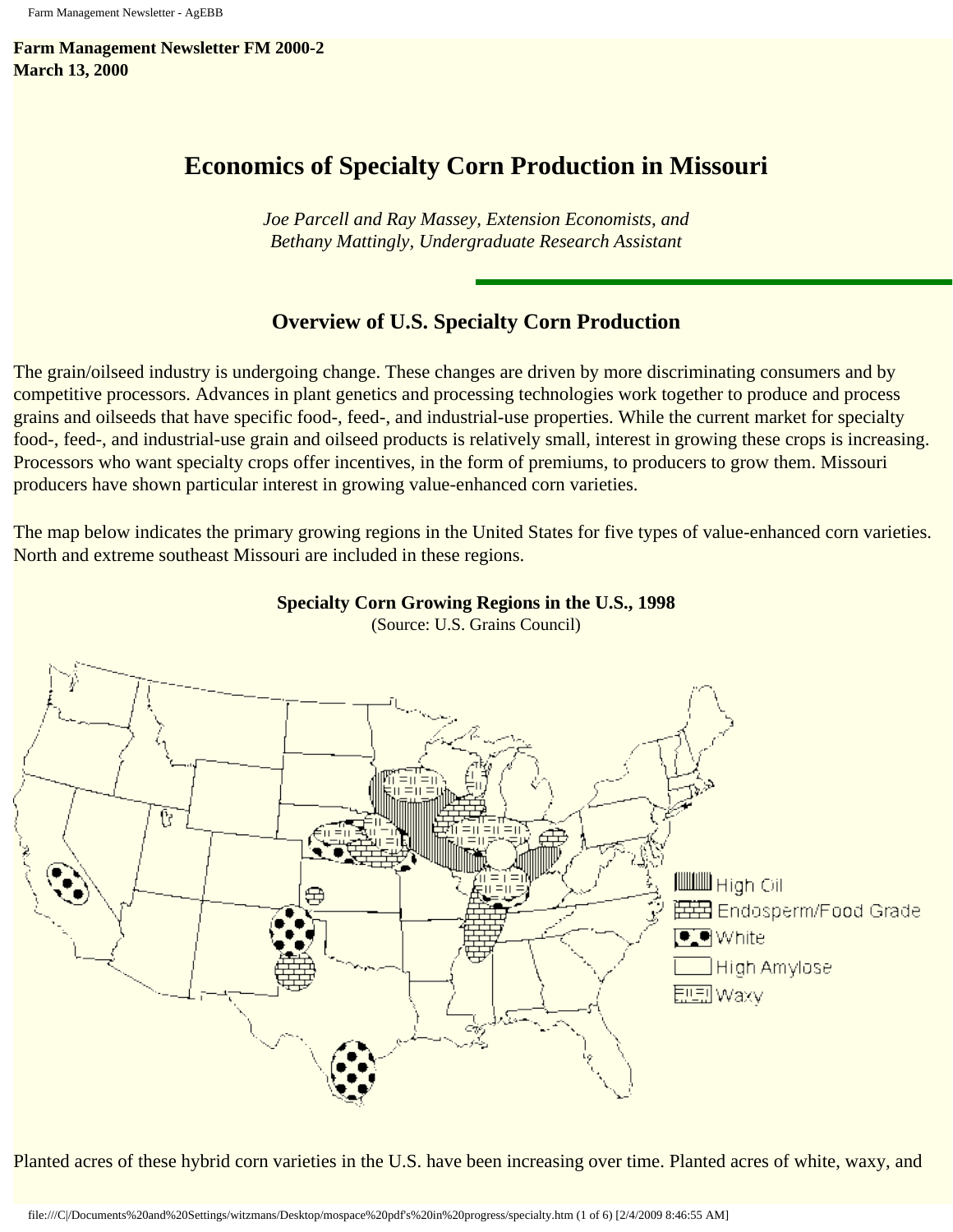high oil corn increased 35%, 31%, and 213%, respectively, between 1996 and 1999 (Table 1).

|                            | 1996    | 1997    | 1998      | 1999      |
|----------------------------|---------|---------|-----------|-----------|
| White                      | 575,000 | 550,000 | 725,000   | 775,000   |
| Waxy                       | 400,000 | 420,000 | 500,000   | 525,000   |
| <b>Yellow Food Grade</b>   | 800,000 | 800,000 | 1,000,000 | 1,000,000 |
| High-oil                   | 400,000 | 700,000 | 900,000   | 1,250,000 |
| <b>Nutritionally Dense</b> | 140,000 | 140,000 | 140,000   | 240,000   |
| <b>High Amylose</b>        | 35,000  | 35,000  | 35,000    | 45,000    |

### **Table 1. U.S. Cropped Acres Planted to Value-Enhanced Corn Varieties**

Source: U.S. Grains Council

# **Specialty Corn Hybrids Produced in Missouri**

In North Missouri, the state's largest corn growing area, producers have shown interest in raising three value-added corn hybrids:

**White** - which is primarily used for food such as corn chips and tortillas.

**Waxy** - its name reflects its appearance. It is high in amylopectin starch and is used as a thickening ingredient for foods and bonding in paper.

**High Oil** - which has a higher oil content than base genetics varieties. Its primary use is as an ingredient in feed because of its high energy and protein content.

In Southeast Missouri some producers are raising the yellow food grade hybrid.

The location of processors and feed mills which handle these hybrids is an important factor in farmers' decisions to raise these crops. Farmers in North and Southeast Missouri are involved in the production of these hybrids because processors and feed mills in these regions are demanding these specialty corn hybrids. Central Missouri is not a major producing area for value-enhanced corn because processors and feed mills in this area of the state are not yet demanding those genetics.

## **Demand and Supply**

Because the market for value-enhanced corn varieties is relatively new, demand is difficult to calculate. The best indication of the demand for a specialty corn hybrid is the amount of premium offered. Premiums have been declining over time as domestic production (supply) has increased to meet demand.

One indication of supply rising to meet demand is the Missouri white corn market. Year 2000 January forward pricing opportunities for #2 yellow and white corn during late November indicated about a \$0.05/bushel premium for white corn. *The white corn premium is below that offered in 1997 and corresponds to an increase in planted acres.* Unless demand increases more rapidly than the increase in domestic production of value-enhanced corn varieties, the marketing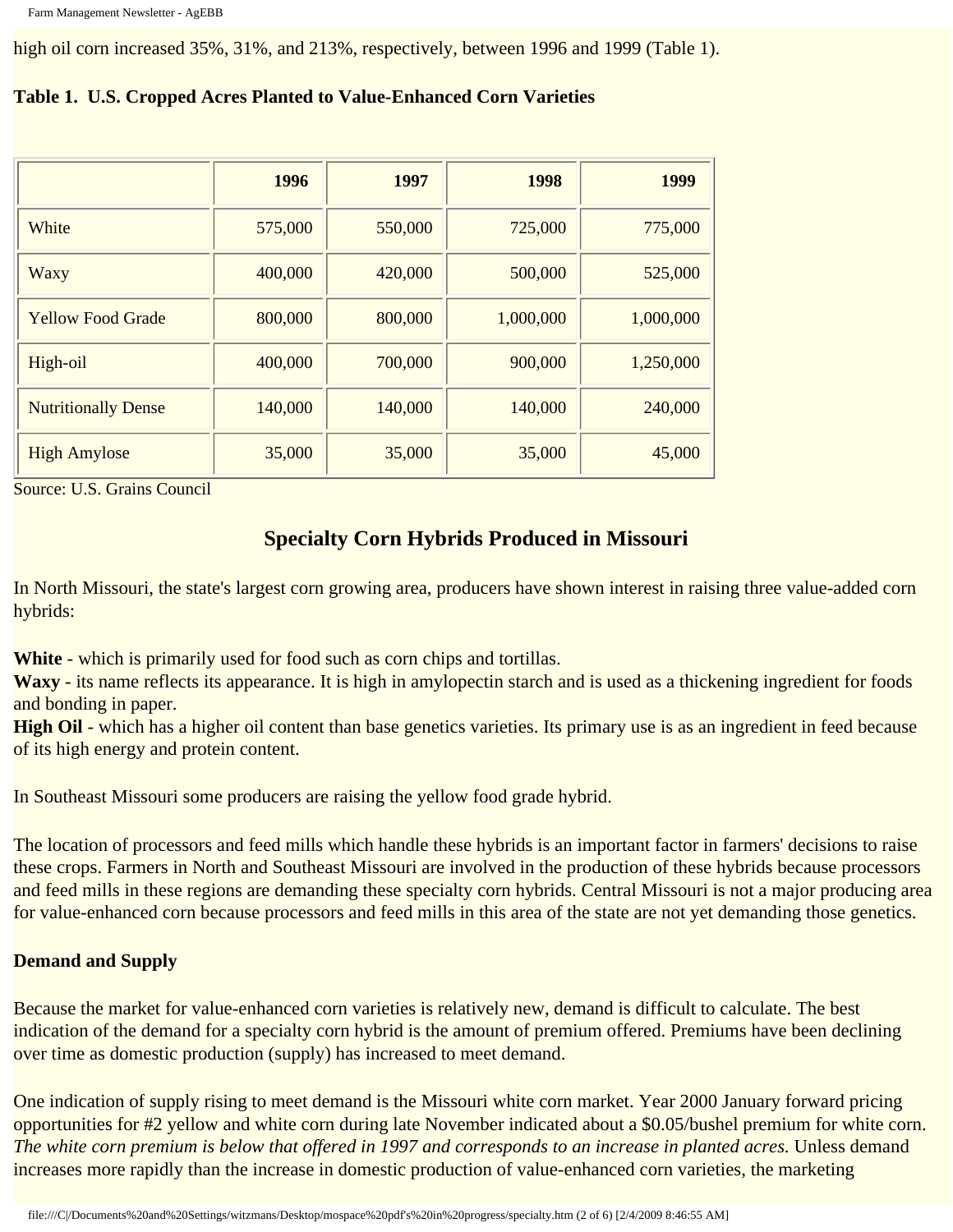premiums will continue to decrease.

The price of #2 yellow corn also impacts the demand for specialty corn. As the average price of #2 yellow corn has declined, the premium for feed quality enhancing varieties such as high oil corn has declined. The value of a trait such as energy in high oil corn declines when the cost of feeding livestock with #2 yellow corn is low.

### **Producer Perceptions of Value-Enhanced Corn Production**

In 1998, two researchers at the University of Illinois (Norvell and Lattz) surveyed Illinois grain farmers concerning the production of value-enhanced corn varieties. They received nearly 700 responses. In general, the survey results indicated larger farms were more active in contracting to raise value-enhanced corn varieties; however, smaller operations tended to allocate a larger portion of acreage to raising these varieties. Nearly 17% of respondents indicated they made new investments in storage facilities to produce value-enhanced corn varieties; 12% made changes in harvesting equipment. Only 7% of producers required new investment in planting equipment. For those indicating a new investment was made, the average investment in storage facilities and equipment was \$22,500 and \$44,000, respectively. The top three reasons respondents gave for producing value-enhanced corn varieties were to increase profit, to earn a premium, and to diversify risk. The three most important pieces of information for producers involved in value-enhanced corn production were average premiums paid, typical contract terms, and availability of contract types.

In summary, Illinois survey results indicated producers of value-enhanced corn varieties:

- Required some additional capital investments.
- Produced value-enhanced corn varieties to increase profits, capture premiums, and diversify risk.
- Required premium and contract specification information.

#### **Budget Analysis**

A budget can be used to provide a detailed estimate of the costs and returns per unit for a particular good. A budget lists the variable costs, fixed costs, and value of production. This helps the producer in assessing the costs and returns of producing a particular good or comparing the costs and returns of similar goods.

Table 2 is a budget showing per acre cost and return projections for producing specialty corn hybrids in northwest Missouri in the year 2000. The information used to generate this budget was provided by Ray Massey and Kevin Dhuyvetter. The budget uses averages in calculating costs and revenues. Thus, producers may financially do better or worse than indicated.

# **Table 2. Estimated Costs and Returns for Production of Specialty Corn Hybrids in the Year 2000 in Northwest Missouri**

|                                   | <b>Base</b><br><b>Genetics</b> | <b>White</b> | <b>High Oil</b> | <b>Waxy</b> |
|-----------------------------------|--------------------------------|--------------|-----------------|-------------|
| <b>VARIABLE COSTS PER ACRE</b>    |                                |              |                 |             |
| Labor and management <sup>a</sup> | \$20.00                        | \$22.00      | \$22.00         | \$22.00     |
| Seedb                             | 29.70                          | 29.70        | 44.92           | 32.67       |
|                                   |                                |              |                 |             |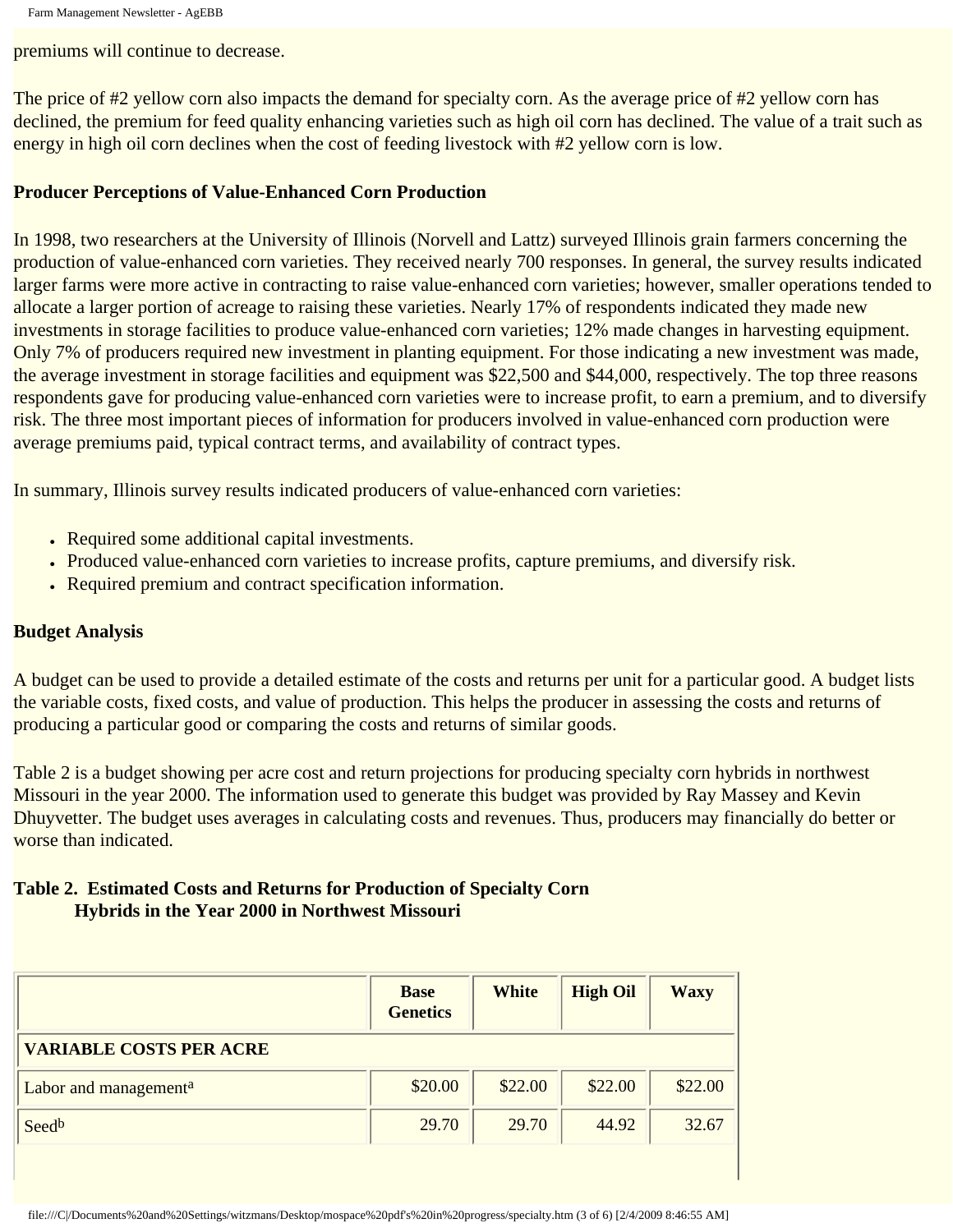Farm Management Newsletter - AgEBB

| Pesticide and herbicide                            | 22.00      | 22.00      | 22.00       | 22.00       |
|----------------------------------------------------|------------|------------|-------------|-------------|
| Fertility program                                  | 56.00      | 56.00      | 56.00       | 56.00       |
| Fuel and oil                                       | 7.50       | 7.50       | 7.50        | 7.50        |
| Machinery and equipment upkeep                     | 15.00      | 15.00      | 15.00       | 15.00       |
| Drying $@$ \$0.07 per bushel                       | 8.40       | 8.40       | 7.98        | 7.98        |
| Storagec                                           | 16.80      | 17.64      | 18.48       | 18.48       |
| Miscellaneous                                      | 10.00      | 10.00      | 10.00       | 10.00       |
| Interest @ 9% on 1/2 of variable costs             | 8.34       | 8.47       | 9.17        | 8.62        |
| <b>Total Variable Costs/Acre</b><br>A.             | \$193.74   | \$196.71   | \$213.06    | \$200.25    |
| <b>FIXED COSTS PER ACRE</b>                        |            |            |             |             |
| Machinery depreciation, insurance, intereste       | \$37.00    | \$37.00    | \$37.00     | \$37.00     |
| Real estate taxes, depreciation and interest       | 95.00      | 95.00      | 95.00       | 95.00       |
|                                                    |            |            |             |             |
| <b>Total Fixed Costs/Acre</b><br><b>B.</b>         | \$132.00   | \$132.00   | \$132.00    | \$132.00    |
| C.<br><b>Total Costs/Acre</b> $(A + B)$            | \$325.74   | \$328.71   | \$345.06    | \$332.25    |
| <b>RETURNS PER ACRE</b>                            |            |            |             |             |
| D. Yield per acre (bushels)                        | 120        | 120        | 114         | 114         |
| E. Base price per bushel                           | \$2.50     | \$2.50     | \$2.50      | \$2.50      |
| E1. Premium per busheld                            | \$0.00     | \$0.05     | \$0.14      | \$0.15      |
| F. Net government AMPTA payment/acre               | \$8.50     | \$8.50     | \$8.50      | \$8.50      |
| G.<br><b>Total Returns/Acre</b> ( $[E+E1] D + F$ ) | \$308.50   | \$314.50   | \$309.46    | \$310.60    |
| H. Returns over variable costs $(G - A)$           | \$114.76   | \$117.79   | \$96.40     | \$110.35    |
| I. Returns over total costs $(G - C)$              | $- $17.24$ | $- $14.21$ | $-$ \$35.60 | $-$ \$21.65 |
| J. Variable costs/bushel (A divided by D)          | \$1.61     | \$1.64     | \$1.87      | \$1.76      |
| K. Fixed costs per bushel (B divided by D)         | \$1.10     | \$1.10     | \$1.16      | \$1.16      |

<sup>a</sup> 10% higher labor costs for specialty corn as a result of increased handling.

b<br>Conventional, white, and waxy seed cost is \$88/bag; high oil seed cost is \$121/bag. Conventional and white seed planted at 27,000 seeds/acre; high oil and waxy at 29,700 seeds/acre.

<sup>c</sup> 10% higher storage costs for white, high oil, and waxy corn to account for inefficient bin use from yield drag or acreage peculiarities.

d White corn premium is flat per-bushel; high oil premium is 6.9% of oil content; waxy is flat per bushel.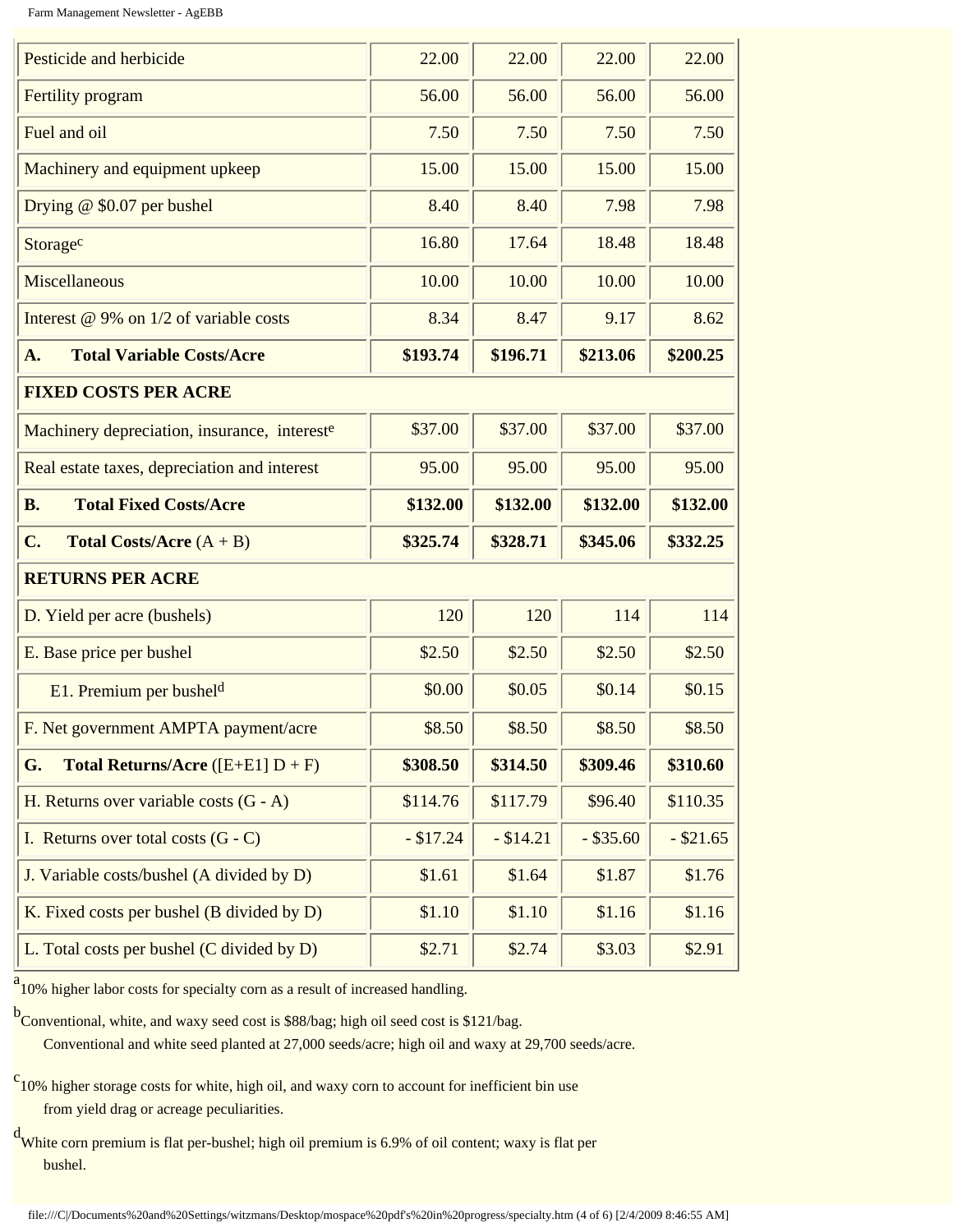Farm Management Newsletter - AgEBB

<sup>e</sup> 5% higher machinery cost for specialty corn is based on the Illinois survey of farmers producing valueenhanced corn.

Three items in the variable and fixed cost sections need further explanation. First, a 10% higher labor and management cost is used for the specialty corn hybrids than the base genetics corn due to the increased handling costs of segregating production. This includes cleaning out equipment and storage facilities and extra time spent during planting. Second, a higher storage cost is assumed for the different specialty hybrids because of the potential yield drag/lag with these varieties. Specialty corn hybrid marketing contracts often specify delivery for the first quarter of the next year after harvest. Also, it is unlikely that specialty corn production will exactly match storage size; therefore, a portion of the bin may be unused. Third, a 5% higher fixed machinery cost was used based on information gained from the University of Illinois survey. The yield for high oil and waxy corn was reduced by 5% from levels recorded for base genetics and white corn. Premiums for white, waxy, and high oil corn reflect premiums offered in contracts in early 2000.

Line I shows the net return per acre of base genetics and value-enhanced corn varieties. The added net return to producing white corn over the base genetics variety is estimated to be \$3.03 per acre. Comparing high oil and waxy corn varieties to the base genetics shows \$18.35 per acre and \$4.41 per acre additional loss, respectively. High oil corn production yields the largest losses in this analysis.

Uncertainty of yields and premiums can impact the results. Table 3 shows the effect on returns per acre from doubling the premium or obtaining similar yields for the different varieties. Doubling premiums and obtaining similar yields substantially increased the profitability of high oil, white, and waxy corn hybrids. High oil corn returns were closer to the base genetics returns and white and waxy corn returns were greater than base genetics production under these assumptions.

# **Table 3. Effect on Bottom Line from Doubling Premium or All Varieties Having Same Yield**

|                                             | <b>Base</b><br><b>Genetics</b> | <b>White</b> | <b>High Oil</b> | <b>Waxy</b> |
|---------------------------------------------|--------------------------------|--------------|-----------------|-------------|
|                                             | $(\frac{\sqrt{2}}{2})$         |              |                 |             |
| Line I from Table 2, returns over all costs | $- $17.24$                     | $-$ \$14.21  | $-$ \$35.60     | $-$ \$21.65 |
| Double premiums listed on line E1           | $- $17.24$                     | $-$ \$ 8.21  | $-$ \$19.64     | $-$ \$4.55  |
| All yields the same, original premium       | $- $17.24$                     | $-$ \$14.21  | $-$ \$19.76     | $-$ \$5.75  |

## **Management Considerations**

The economic analysis of value-enhanced corn production indicates that it is not a guaranteed way for farmers to increase profit. However, the cost and return projection makes assumptions that can be modified by farmers raising specialty hybrids.

While labor costs for raising specialty varieties will undoubtedly rise because of the additional care needed to segregate grain and maintain its quality, some farmers will experience either larger or smaller penalties than shown in Table 2. As farmers purchase planters and combines that are easier to clean (part of the additional investment mentioned in the Illinois